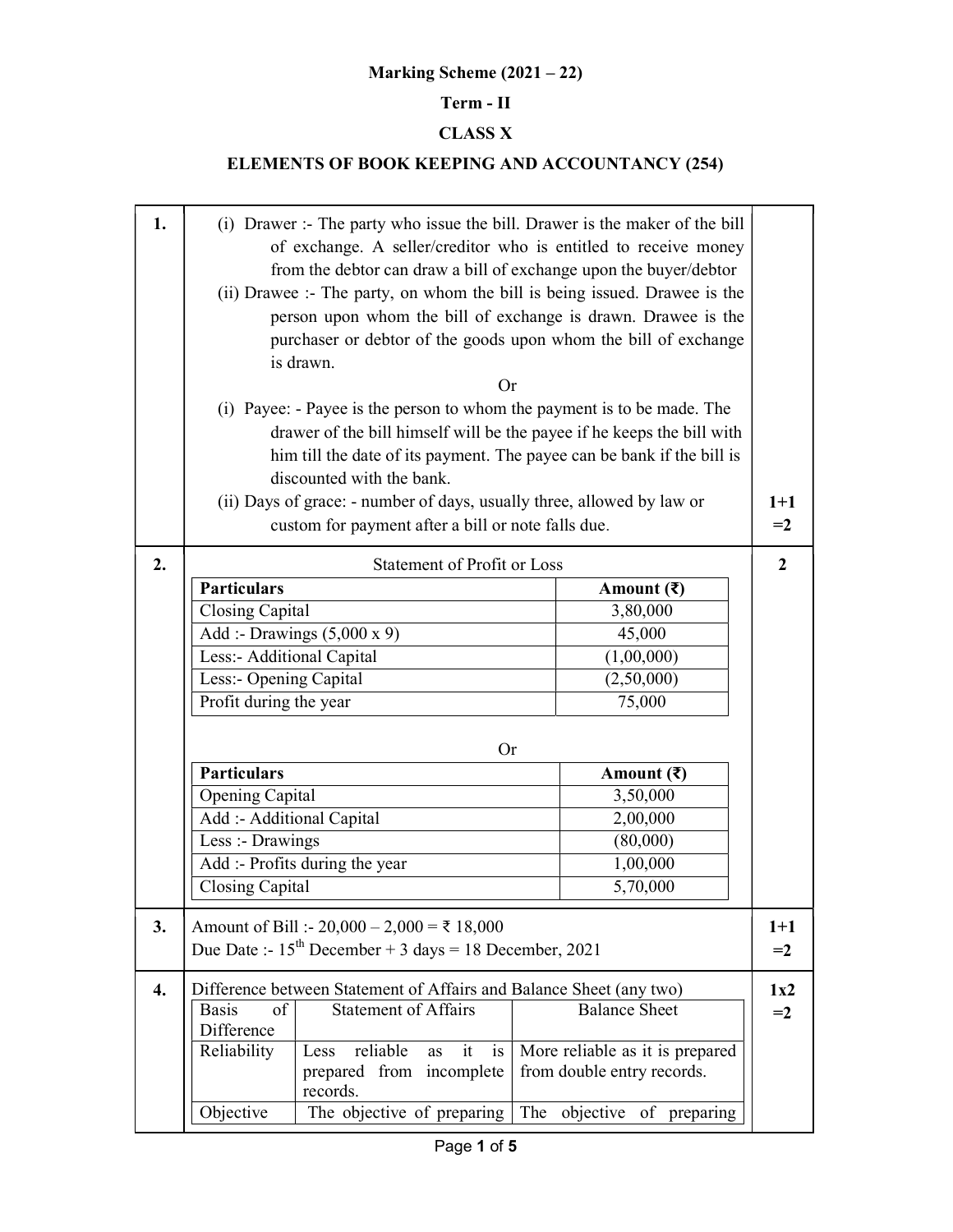|    | <b>Liabilities</b><br>Amount $(\bar{\mathbf{\mathsf{z}}})$<br><b>Assets</b><br>Amount $(\bar{\mathbf{\mathsf{z}}})$ |                                                        |                             |                                                   |                                   |                    |                             |                          |        |                                                                            |                         |
|----|---------------------------------------------------------------------------------------------------------------------|--------------------------------------------------------|-----------------------------|---------------------------------------------------|-----------------------------------|--------------------|-----------------------------|--------------------------|--------|----------------------------------------------------------------------------|-------------------------|
|    |                                                                                                                     |                                                        |                             |                                                   | as on March 31, 2021              |                    |                             |                          |        |                                                                            |                         |
| 7. |                                                                                                                     |                                                        |                             |                                                   | <b>Statement of Affairs</b>       |                    |                             |                          |        |                                                                            | $\overline{\mathbf{3}}$ |
|    |                                                                                                                     |                                                        |                             |                                                   |                                   |                    |                             |                          |        |                                                                            |                         |
|    |                                                                                                                     |                                                        |                             |                                                   |                                   |                    |                             |                          |        |                                                                            |                         |
|    | date)                                                                                                               |                                                        |                             |                                                   |                                   |                    |                             |                          |        |                                                                            |                         |
|    | 2021                                                                                                                | (Being bill amount received on due                     |                             |                                                   |                                   |                    |                             |                          |        |                                                                            |                         |
|    | Oct.                                                                                                                | To Bills Receivable A/c                                |                             |                                                   |                                   |                    |                             |                          | 20,000 |                                                                            |                         |
|    | Cash A/c Dr.<br>$\overline{4}$                                                                                      |                                                        |                             |                                                   |                                   |                    |                             | 20,000                   |        |                                                                            |                         |
|    | 2021<br>(Being bill accepted by Amit)                                                                               |                                                        |                             |                                                   |                                   |                    |                             |                          |        |                                                                            |                         |
|    | July                                                                                                                | To Amit                                                |                             |                                                   |                                   |                    |                             |                          |        | 20,000                                                                     |                         |
|    | 2021<br>1                                                                                                           | (Being goods sold to Amit)<br>Bills Receivable A/c Dr. |                             |                                                   |                                   |                    |                             | 20,000                   |        |                                                                            |                         |
|    | July                                                                                                                | To Sales                                               |                             |                                                   |                                   |                    |                             |                          |        | 20,000                                                                     |                         |
|    | $\mathbf{1}$                                                                                                        | Amit Dr.                                               |                             |                                                   |                                   |                    |                             | 20,000                   |        |                                                                            |                         |
|    |                                                                                                                     |                                                        |                             |                                                   |                                   |                    |                             | (5)                      |        | (3)                                                                        |                         |
|    | Date                                                                                                                | <b>Particulars</b>                                     |                             |                                                   |                                   |                    |                             | <b>Debit</b><br>L.f      |        | <b>Credit</b>                                                              |                         |
| 6. |                                                                                                                     | Journal in the books of Sumit                          |                             |                                                   |                                   |                    |                             |                          |        |                                                                            | 3                       |
|    |                                                                                                                     |                                                        |                             |                                                   |                                   |                    |                             |                          |        |                                                                            |                         |
|    |                                                                                                                     |                                                        |                             | 10,50,000                                         |                                   |                    |                             |                          |        | 10,50,000                                                                  |                         |
|    |                                                                                                                     | Net Profit (b/f)                                       |                             |                                                   | 7,80,000                          |                    |                             |                          |        |                                                                            |                         |
|    | Depreciation<br>Rent paid                                                                                           |                                                        |                             |                                                   | 40,000<br>60,000                  |                    |                             |                          |        |                                                                            |                         |
|    | Repairs and Maintenance<br>20,000                                                                                   |                                                        |                             |                                                   |                                   |                    |                             | <b>Interest Received</b> |        | 20,000                                                                     |                         |
|    |                                                                                                                     | Discount allowed                                       |                             |                                                   | 10,000                            |                    | Discount received<br>30,000 |                          |        |                                                                            |                         |
|    | <b>Salaries</b>                                                                                                     |                                                        |                             |                                                   | 1,40,000                          |                    | <b>Gross Profit</b>         |                          |        | 10,00,000                                                                  |                         |
|    | <b>Particulars</b>                                                                                                  |                                                        |                             |                                                   | Amount $(\bar{\mathbf{\xi}})$     | <b>Particulars</b> |                             |                          |        | Amount $(\bar{\mathbf{z}})$                                                |                         |
|    |                                                                                                                     |                                                        |                             |                                                   | for the year ended March 31, 2021 |                    |                             |                          |        |                                                                            |                         |
|    |                                                                                                                     |                                                        |                             |                                                   | Profit and Loss Account           |                    |                             |                          |        |                                                                            |                         |
|    |                                                                                                                     | the year ended March 31, 2021:-                        |                             |                                                   |                                   |                    |                             |                          |        |                                                                            |                         |
|    |                                                                                                                     |                                                        |                             |                                                   |                                   |                    |                             |                          |        | Determine the amount of Net Profit/Loss from the following information for |                         |
|    |                                                                                                                     |                                                        |                             |                                                   | Or                                |                    |                             |                          |        |                                                                            |                         |
|    |                                                                                                                     |                                                        |                             |                                                   |                                   |                    |                             |                          |        |                                                                            |                         |
|    |                                                                                                                     |                                                        |                             | <u>12,40,000</u>                                  |                                   |                    |                             | 12,40,000                |        |                                                                            |                         |
|    |                                                                                                                     | Gross Profit (b/f)                                     |                             | 6,00,000                                          |                                   |                    |                             |                          |        |                                                                            |                         |
|    | Wages                                                                                                               | Carriage Inwards                                       |                             | 60,000<br>50,000                                  | <b>Closing Stock</b>              |                    |                             | 40,000                   |        |                                                                            |                         |
|    | Purchases                                                                                                           |                                                        |                             | 5,00,000                                          |                                   |                    |                             |                          |        |                                                                            |                         |
|    |                                                                                                                     | <b>Opening Stock</b>                                   |                             | 30,000                                            | Sales                             |                    |                             | 12,00, 00                |        |                                                                            |                         |
|    | <b>Particulars</b>                                                                                                  |                                                        | Amount $(\bar{\mathbf{z}})$ | <b>Particulars</b><br>Amount $(\bar{\mathbf{z}})$ |                                   |                    |                             |                          |        |                                                                            |                         |
|    |                                                                                                                     |                                                        |                             |                                                   | for the year ended March 31, 2021 |                    |                             |                          |        |                                                                            |                         |
| 5. |                                                                                                                     |                                                        |                             |                                                   | <b>Trading Account</b>            |                    |                             |                          |        |                                                                            | 3                       |
|    |                                                                                                                     |                                                        |                             |                                                   |                                   |                    |                             | accounting records.      |        |                                                                            |                         |
|    |                                                                                                                     |                                                        | discovered easily.          |                                                   |                                   |                    |                             |                          |        | easily and can be traced from                                              |                         |
|    |                                                                                                                     |                                                        | Liabilities                 |                                                   | cannot                            | be                 |                             |                          |        | Liabilities can be discovered                                              |                         |
|    | Omission                                                                                                            |                                                        | Omission of Assets          |                                                   |                                   | and                | Omission                    | of                       |        | Assets<br>and                                                              |                         |
|    | on a particular date.<br>entity on a particular date.                                                               |                                                        |                             |                                                   |                                   |                    |                             |                          |        |                                                                            |                         |
|    | determine capital balance<br>true financial position of an                                                          |                                                        |                             |                                                   |                                   |                    |                             |                          |        |                                                                            |                         |
|    | statement of affairs is to<br>balance sheet is to show the                                                          |                                                        |                             |                                                   |                                   |                    |                             |                          |        |                                                                            |                         |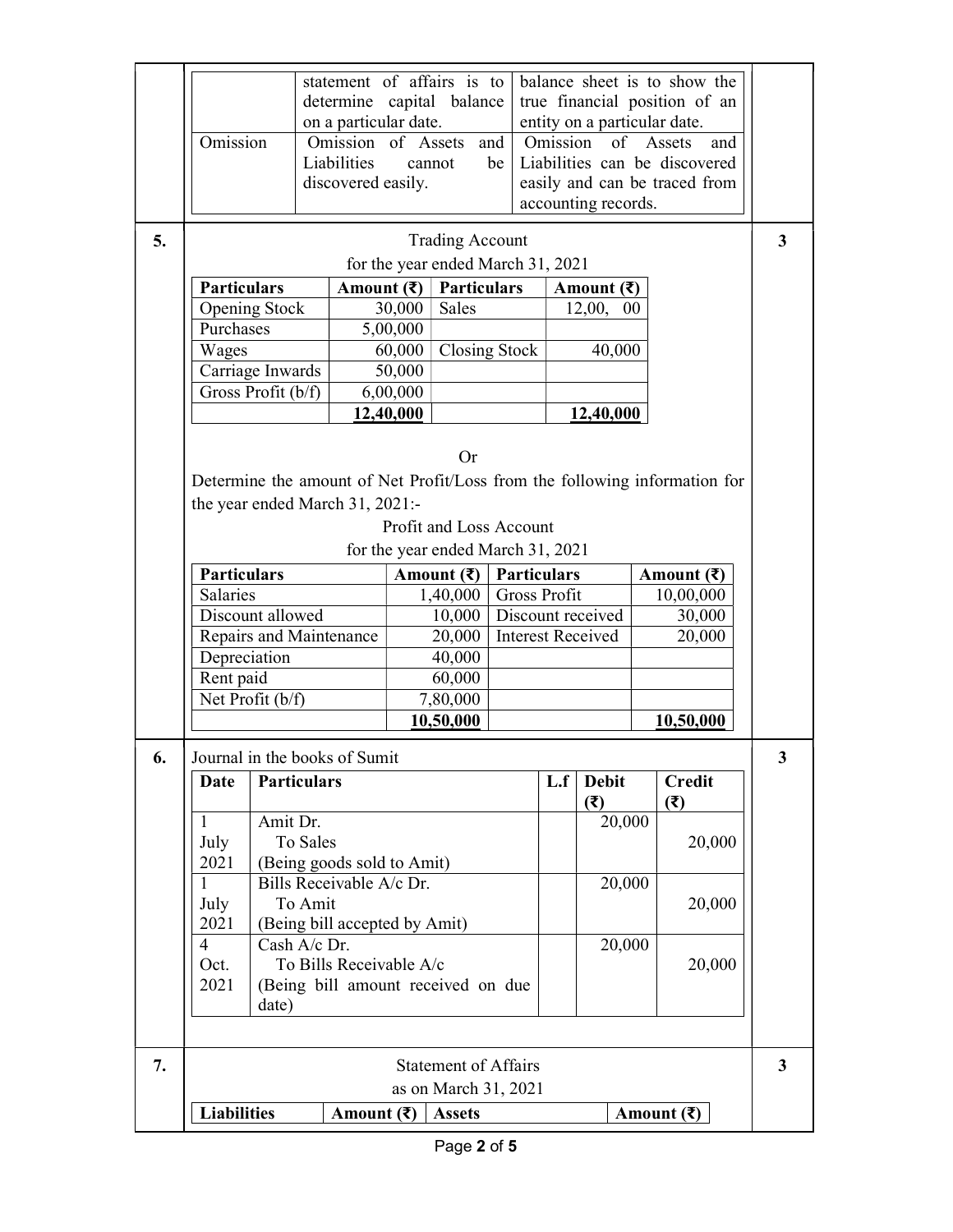|     | Loan from Riya<br>1,00,000<br>Equipments         |                    |                                    |                                                        | 50,000                            |            |                                      |            |          |                               |  |         |
|-----|--------------------------------------------------|--------------------|------------------------------------|--------------------------------------------------------|-----------------------------------|------------|--------------------------------------|------------|----------|-------------------------------|--|---------|
|     | <b>Other Liabilities</b>                         |                    |                                    | 10,000                                                 | Cash in hand                      |            |                                      |            | 30,000   |                               |  |         |
|     | Capital (b/f)<br>1,90,000<br><b>Bank Balance</b> |                    |                                    |                                                        |                                   | 1,30,000   |                                      |            |          |                               |  |         |
|     | <b>Stock of Raw Materials</b>                    |                    |                                    |                                                        | 20,000                            |            |                                      |            |          |                               |  |         |
|     |                                                  |                    |                                    |                                                        | <b>Other Assets</b>               |            | 70,000                               |            |          |                               |  |         |
|     |                                                  |                    | 3,00,000                           |                                                        |                                   |            |                                      |            |          | 3,00,000                      |  |         |
| 8.  | Journal in the books of Amar                     |                    |                                    |                                                        |                                   |            |                                      |            |          |                               |  | 1x3     |
|     | <b>Date</b>                                      | <b>Particulars</b> |                                    |                                                        |                                   |            | <b>Debit</b><br>L.f<br>(3)           |            |          | <b>Credit</b><br>(3)          |  | $=3$    |
|     | 12                                               |                    | Purchase A/c Dr.                   |                                                        |                                   |            |                                      |            | 30,000   |                               |  |         |
|     | Mar.                                             |                    | To Bimal                           |                                                        |                                   |            |                                      |            |          | 30,000                        |  |         |
|     | 2021                                             |                    | (Being goods purchased from Bimal) |                                                        |                                   |            |                                      |            |          |                               |  |         |
|     | 12                                               | Bimal Dr.          |                                    |                                                        |                                   |            |                                      |            | 30,000   |                               |  |         |
|     | Mar.                                             |                    | To Bills Payable A/c               |                                                        |                                   |            |                                      |            |          | 30,000                        |  |         |
|     | 2021                                             | Bimal)             | (Being bill accepted in favour of  |                                                        |                                   |            |                                      |            |          |                               |  |         |
|     | 15 July                                          |                    | Bills Payable A/c Dr.              |                                                        |                                   |            |                                      |            | 30,000   |                               |  |         |
|     | 2021                                             |                    | To Cash A/c                        |                                                        |                                   |            |                                      |            |          | 30,000                        |  |         |
|     |                                                  |                    | (Being bill met on due date)       |                                                        |                                   |            |                                      |            |          |                               |  |         |
| 9.  | Books of M/S Chadha Bakers                       |                    |                                    |                                                        |                                   |            |                                      |            |          |                               |  | $2 + 3$ |
|     |                                                  |                    |                                    |                                                        | Profit and Loss Account           |            |                                      |            |          |                               |  | $=$ 5   |
|     |                                                  |                    |                                    |                                                        | for the year ended March 31, 2021 |            |                                      |            |          |                               |  |         |
|     | <b>Particulars</b>                               |                    | Amount $(\bar{\mathbf{\xi}})$      |                                                        | <b>Particulars</b>                |            |                                      | Amount (₹) |          |                               |  |         |
|     | Salaries                                         |                    | 30,000                             |                                                        | Gross Profit                      |            |                                      | 1,60,000   |          |                               |  |         |
|     | <b>Bad Debts</b>                                 |                    |                                    | 5,000                                                  | Rent Received                     |            |                                      | 25,000     |          |                               |  |         |
|     | Net Profit (b/f)                                 |                    | 1,50,000                           |                                                        |                                   |            |                                      |            |          |                               |  |         |
|     |                                                  | 1,85,000           |                                    |                                                        |                                   |            |                                      | 1,85,000   |          |                               |  |         |
|     |                                                  |                    |                                    |                                                        |                                   |            |                                      |            |          |                               |  |         |
|     |                                                  |                    |                                    |                                                        | <b>Balance Sheet</b>              |            |                                      |            |          |                               |  |         |
|     |                                                  |                    |                                    |                                                        | as on March 31, 2021              |            |                                      |            |          |                               |  |         |
|     | <b>Liabilities</b>                               |                    |                                    | Amount $(\overline{\xi})$   Assets                     |                                   |            |                                      |            |          | Amount $(\bar{\mathbf{\xi}})$ |  |         |
|     | Creditors                                        |                    |                                    |                                                        | 80,000                            |            | Closing Stock                        |            | 20,000   |                               |  |         |
|     | Capital                                          |                    | 3,00,000                           |                                                        |                                   | Debtors    |                                      |            |          | 1,20,000                      |  |         |
|     | + Net Profit                                     |                    | 1,50,000                           |                                                        | 4,50,000                          | Trademarks |                                      |            | 1,30,000 |                               |  |         |
|     | <b>Bank Loan</b>                                 |                    |                                    |                                                        | 1,00,000                          |            | Machinery<br>2,00,000                |            |          |                               |  |         |
|     |                                                  |                    |                                    |                                                        | Furniture                         |            | 1,20,000                             |            |          |                               |  |         |
|     |                                                  |                    |                                    |                                                        | Cash in Hand<br>40,000            |            |                                      |            |          |                               |  |         |
|     |                                                  |                    |                                    | 6,30,000                                               |                                   |            |                                      |            |          | 6,30,000                      |  |         |
| 10. | <b>Trading Account</b>                           |                    |                                    |                                                        |                                   |            |                                      |            | $2 + 3$  |                               |  |         |
|     | for the year ended March 31, 2021                |                    |                                    |                                                        |                                   |            |                                      |            | $=$ 5    |                               |  |         |
|     | <b>Particulars</b>                               |                    |                                    | <b>Particulars</b><br>Amount $(\overline{\mathbf{z}})$ |                                   |            | Amount $(\bar{\mathbf{\mathsf{z}}})$ |            |          |                               |  |         |
|     | urchases                                         |                    |                                    | 1,50,000<br>Sales                                      |                                   |            |                                      |            | 2,60,000 |                               |  |         |
|     | Wages                                            |                    |                                    | 30,000                                                 |                                   |            |                                      |            |          |                               |  |         |
|     | Carriage Inwards                                 |                    |                                    | 10,000                                                 | Closing Stock                     |            |                                      |            | 50,000   |                               |  |         |
|     | Gross Profit (b/f)                               |                    |                                    | 1,20,000                                               |                                   |            |                                      |            |          |                               |  |         |
|     | <u>3,10,000</u>                                  |                    |                                    |                                                        |                                   |            | 3,10,000                             |            |          |                               |  |         |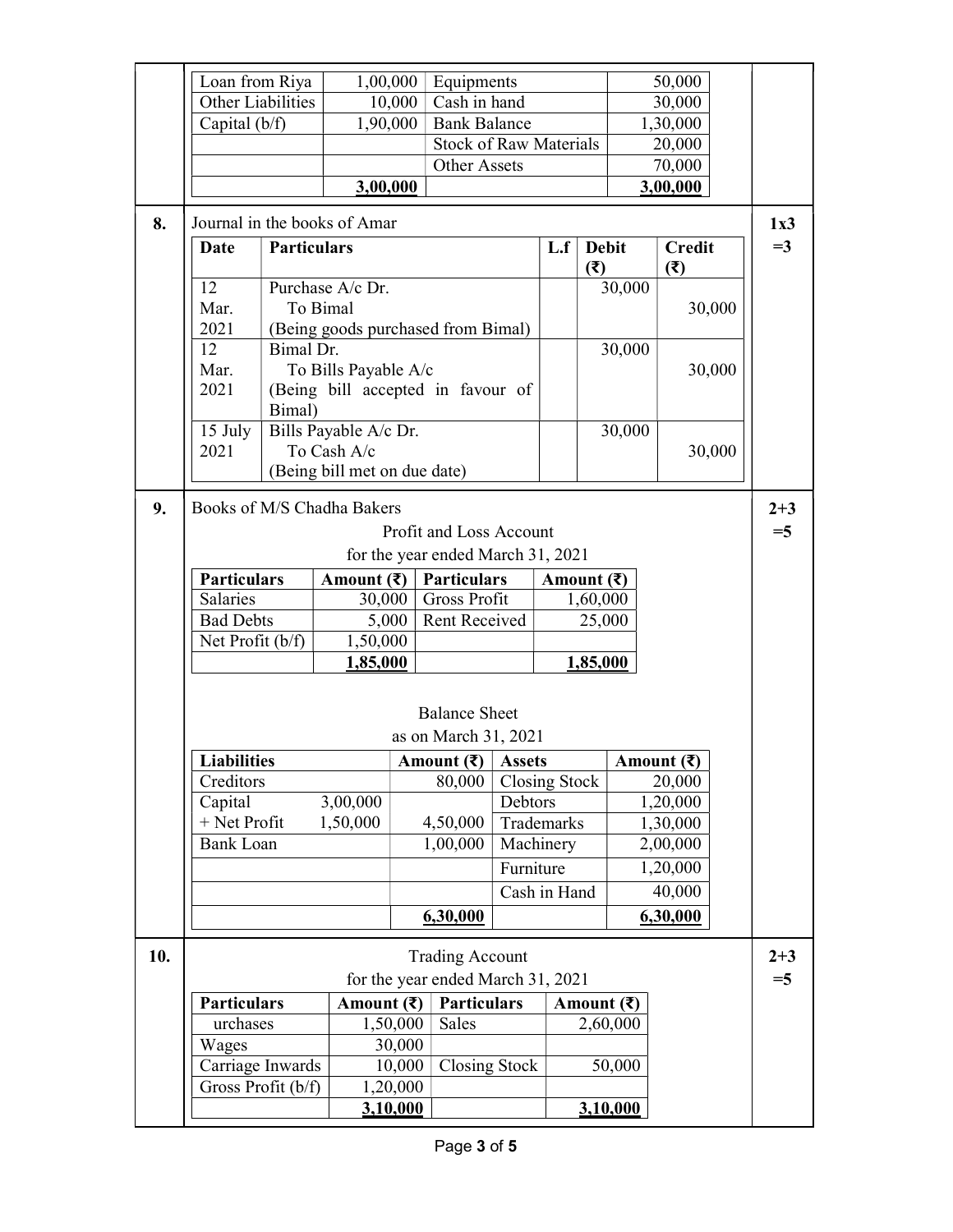|    | Profit and Loss Account                                                                                                                                                                                                                                                                                                                                                                                                                                                                                                                                                     |                                       |                   |                                                     |                             |                    |                       |                  |  |
|----|-----------------------------------------------------------------------------------------------------------------------------------------------------------------------------------------------------------------------------------------------------------------------------------------------------------------------------------------------------------------------------------------------------------------------------------------------------------------------------------------------------------------------------------------------------------------------------|---------------------------------------|-------------------|-----------------------------------------------------|-----------------------------|--------------------|-----------------------|------------------|--|
|    |                                                                                                                                                                                                                                                                                                                                                                                                                                                                                                                                                                             | for the year ended March 31, 2021     |                   |                                                     |                             |                    |                       |                  |  |
|    | <b>Particulars</b>                                                                                                                                                                                                                                                                                                                                                                                                                                                                                                                                                          | Amount $(\overline{\mathbf{z}})$      |                   | <b>Particulars</b>                                  | Amount $(\bar{\mathbf{z}})$ |                    |                       |                  |  |
|    | Salaries                                                                                                                                                                                                                                                                                                                                                                                                                                                                                                                                                                    |                                       | 50,000            | <b>Gross Profit</b>                                 | 1,20,000                    |                    |                       |                  |  |
|    | Rent paid                                                                                                                                                                                                                                                                                                                                                                                                                                                                                                                                                                   |                                       | 40,000            |                                                     |                             |                    |                       |                  |  |
|    | Carriage Outward                                                                                                                                                                                                                                                                                                                                                                                                                                                                                                                                                            |                                       | 15,000            |                                                     |                             |                    |                       |                  |  |
|    | Net Profit (b/f)                                                                                                                                                                                                                                                                                                                                                                                                                                                                                                                                                            |                                       | 15,000            |                                                     |                             |                    |                       |                  |  |
|    |                                                                                                                                                                                                                                                                                                                                                                                                                                                                                                                                                                             | 1,20,000                              |                   |                                                     | 1,20,000                    |                    |                       |                  |  |
| 11 |                                                                                                                                                                                                                                                                                                                                                                                                                                                                                                                                                                             |                                       |                   | <b>Statement of Affairs</b><br>as on March 31, 2020 |                             |                    |                       | $1+1+3$<br>$=$ 5 |  |
|    | <b>Liabilities</b>                                                                                                                                                                                                                                                                                                                                                                                                                                                                                                                                                          |                                       |                   |                                                     |                             |                    |                       |                  |  |
|    | Creditors                                                                                                                                                                                                                                                                                                                                                                                                                                                                                                                                                                   | Amount $(\bar{\mathbf{z}})$<br>20,000 | <b>Assets</b>     | Cash in Hand                                        | Amount $(\bar{\mathbf{z}})$ | 30,000             |                       |                  |  |
|    |                                                                                                                                                                                                                                                                                                                                                                                                                                                                                                                                                                             |                                       |                   |                                                     |                             |                    |                       |                  |  |
|    | <b>Bills Payable</b><br><b>Bank Loan</b>                                                                                                                                                                                                                                                                                                                                                                                                                                                                                                                                    | 15,000<br>40,000                      |                   | Debtors<br>Stock in Trade                           |                             | 80,000<br>30,000   |                       |                  |  |
|    |                                                                                                                                                                                                                                                                                                                                                                                                                                                                                                                                                                             |                                       |                   |                                                     |                             |                    |                       |                  |  |
|    | Capital (b/f)                                                                                                                                                                                                                                                                                                                                                                                                                                                                                                                                                               | 2,90,000                              |                   | Land and Building<br><b>Bills Receivable</b>        | 2,00,000                    |                    |                       |                  |  |
|    |                                                                                                                                                                                                                                                                                                                                                                                                                                                                                                                                                                             |                                       |                   |                                                     |                             | 25,000             |                       |                  |  |
|    |                                                                                                                                                                                                                                                                                                                                                                                                                                                                                                                                                                             | 3,65,000                              |                   |                                                     | 3,65,000                    |                    |                       |                  |  |
|    |                                                                                                                                                                                                                                                                                                                                                                                                                                                                                                                                                                             |                                       |                   |                                                     |                             |                    |                       |                  |  |
|    |                                                                                                                                                                                                                                                                                                                                                                                                                                                                                                                                                                             |                                       |                   | <b>Statement of Affairs</b>                         |                             |                    |                       |                  |  |
|    |                                                                                                                                                                                                                                                                                                                                                                                                                                                                                                                                                                             |                                       |                   | as on March 31, 2021                                |                             |                    |                       |                  |  |
|    | <b>Liabilities</b>                                                                                                                                                                                                                                                                                                                                                                                                                                                                                                                                                          | Amount $(\overline{\mathbf{z}})$      | <b>Assets</b>     |                                                     | Amount $(\bar{\mathbf{z}})$ |                    |                       |                  |  |
|    | Creditors                                                                                                                                                                                                                                                                                                                                                                                                                                                                                                                                                                   | 30,000                                | Cash in Hand      |                                                     |                             | 25,000             |                       |                  |  |
|    | <b>Bills Payable</b>                                                                                                                                                                                                                                                                                                                                                                                                                                                                                                                                                        | 10,000                                | Debtors           |                                                     | 1,00,000                    |                    |                       |                  |  |
|    | Capital (b/f)                                                                                                                                                                                                                                                                                                                                                                                                                                                                                                                                                               | 4,90,000                              | Stock in Trade    |                                                     |                             | 50,000             |                       |                  |  |
|    |                                                                                                                                                                                                                                                                                                                                                                                                                                                                                                                                                                             |                                       | Land and Building |                                                     | 3,00,000                    |                    |                       |                  |  |
|    |                                                                                                                                                                                                                                                                                                                                                                                                                                                                                                                                                                             |                                       |                   | <b>Bills Receivable</b>                             |                             | 15,000             |                       |                  |  |
|    |                                                                                                                                                                                                                                                                                                                                                                                                                                                                                                                                                                             |                                       |                   | Investments                                         |                             | 40,000             |                       |                  |  |
|    |                                                                                                                                                                                                                                                                                                                                                                                                                                                                                                                                                                             | 5,30,000                              |                   |                                                     |                             |                    |                       |                  |  |
|    | 5,30,000                                                                                                                                                                                                                                                                                                                                                                                                                                                                                                                                                                    |                                       |                   |                                                     |                             |                    |                       |                  |  |
|    | Statement of Profit or Loss                                                                                                                                                                                                                                                                                                                                                                                                                                                                                                                                                 |                                       |                   |                                                     |                             |                    |                       |                  |  |
|    | <b>Particulars</b>                                                                                                                                                                                                                                                                                                                                                                                                                                                                                                                                                          |                                       |                   |                                                     |                             |                    | Amount $(\bar{\tau})$ |                  |  |
|    | Closing Capital                                                                                                                                                                                                                                                                                                                                                                                                                                                                                                                                                             |                                       |                   |                                                     |                             |                    |                       |                  |  |
|    |                                                                                                                                                                                                                                                                                                                                                                                                                                                                                                                                                                             |                                       |                   |                                                     |                             | 4,90,000<br>60,000 |                       |                  |  |
|    | Add :- Drawings $(5,000 \times 12)$                                                                                                                                                                                                                                                                                                                                                                                                                                                                                                                                         |                                       |                   |                                                     |                             |                    |                       |                  |  |
|    | Less:- Additional Capital                                                                                                                                                                                                                                                                                                                                                                                                                                                                                                                                                   |                                       |                   |                                                     |                             | (1,00,000)         |                       |                  |  |
|    | Less:- Opening Capital                                                                                                                                                                                                                                                                                                                                                                                                                                                                                                                                                      |                                       |                   |                                                     |                             | (2,90,000)         |                       |                  |  |
|    | Profit during the year                                                                                                                                                                                                                                                                                                                                                                                                                                                                                                                                                      |                                       |                   |                                                     |                             | 1,60,000           |                       |                  |  |
|    | <b>OR</b>                                                                                                                                                                                                                                                                                                                                                                                                                                                                                                                                                                   |                                       |                   |                                                     |                             |                    |                       |                  |  |
|    | Accounting records, which are not strictly kept according to double entry<br>system are known as incomplete records. It is a mechanism of maintaining<br>records whereby some transactions are recorded with proper debits and credits<br>while in case of others, either one sided or no entry is made. Normally, under<br>this system records of cash and personal accounts of debtors and creditors are<br>properly maintained, while the information relating to assets, liabilities,<br>expenses and revenues is partially recorded. Hence, these are usually referred |                                       |                   |                                                     |                             |                    |                       |                  |  |
|    |                                                                                                                                                                                                                                                                                                                                                                                                                                                                                                                                                                             |                                       |                   |                                                     |                             |                    |                       |                  |  |

٦